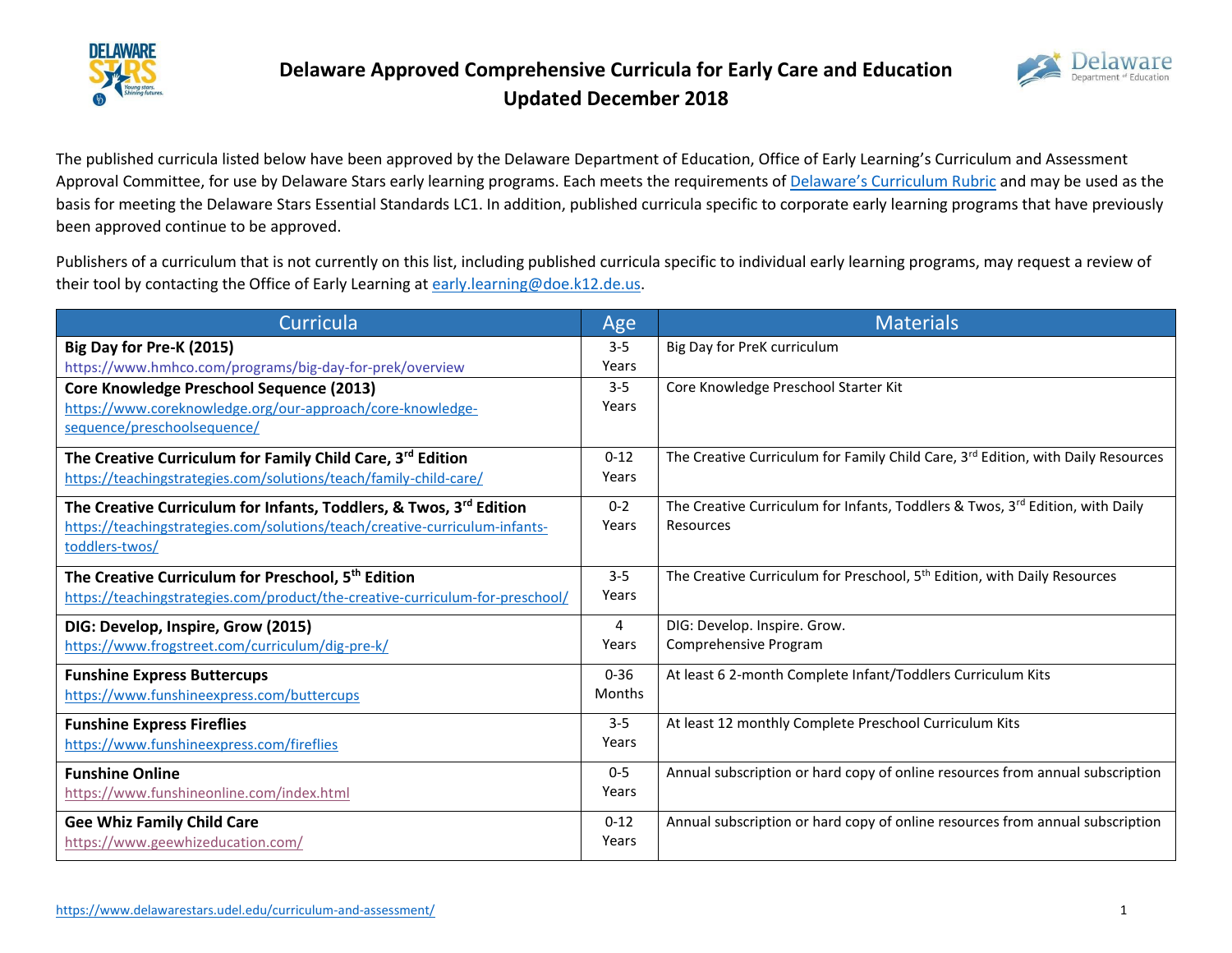\*All listed materials are required to be available to staff in order for it to be considered a complete curriculum for Delaware Stars verification.

| Curricula                                                                       | Age          | <b>Materials</b>                                                               |
|---------------------------------------------------------------------------------|--------------|--------------------------------------------------------------------------------|
| <b>HighScope Family Child Care</b>                                              | $0 - 12$     | HighScope Infant-Toddler Curriculum Classroom Kit                              |
| https://www.highscope.org/store/                                                | Years        | HighScope Essentials and Teacher's Ideas Family                                |
|                                                                                 |              | Child Care Programs: Building a HighScope Programs                             |
| *let the know that you would like to order a kit that has been created by the   |              |                                                                                |
| University of Delaware Programs, Account #78753                                 |              |                                                                                |
| <b>HighScope Infant-Toddler</b>                                                 | $0 - 3$      | HighScope Infant-Toddler Curriculum Classroom Kit                              |
| https://www.highscope.org/infant-toddler                                        | Years        | HighScope Infant-Toddler Curriculum Site Kit                                   |
| <b>HighScope Preschool</b>                                                      | $3 - 5$      | HighScope Preschool Curriculum Classroom Kit                                   |
| https://www.highscope.org/preschool                                             | Years        | HighScope Preschool Curriculum Site Kit                                        |
| The InvestiGator Club Pre-K Learning System                                     | $3 - 5$      | InvestiGator Club Prekindergarten Learning Systems                             |
| https://www.investigatorclub.com/inquiry-based-curriculum/investigator-club-    | Years        |                                                                                |
| prekindergarten-learning-system/                                                |              |                                                                                |
| The InvestiGator Club Just for Threes                                           | $\mathbf{3}$ | Just for Threes                                                                |
| https://www.investigatorclub.com/shop                                           | Years        |                                                                                |
| <b>Mother Goose Time, Experience Baby</b>                                       |              | At least 12 monthly experience baby curriculum kits                            |
| https://www.mothergoosetime.com/experience                                      |              |                                                                                |
| <b>Mother Goose Time, Little Goose</b>                                          | 18-30        | At least 12 monthly experience baby curriculum kits and accompanying Little    |
| *Mother Goose Time is no longer available for ordering                          | Months       | <b>Goose Teacher Guides</b>                                                    |
| https://www.mothergoosetime.com/todder                                          |              |                                                                                |
| <b>Mother Goose Time</b>                                                        | $30 - 5$     | At least 12 monthly Mother Goose Time Curriculum Kits                          |
| https://www.mothergoosetime.com/which-preschool-materials-are-included-         | Years        |                                                                                |
| with-the-curriculum-to-teach-preschool/                                         |              |                                                                                |
| Opening the World of Learning (OWL) PreK (2014)                                 | 4            | OWL Comprehensive Kit                                                          |
| https://www.pearsonschool.com/index.cfm?locator=pS2q8r                          | Years        |                                                                                |
| <b>Ready to Advance</b>                                                         | 36 to 60     | Ready to Advance is a comprehensive curriculum for preschool-age children.     |
| https://www.benchmarkrta.com/index.html                                         | months       | This is a print curriculum with 10 units and materials available through their |
|                                                                                 |              | digital subscription. It is available in English and Spanish.                  |
| Redleaf Family Child Care Curriculum, 2 <sup>nd</sup> Edition with accompanying | $0-5$        | Delaware-designated Family Child Car Kit. This kit has been developed          |
| materials                                                                       | Years        | specifically for Delaware Family Child Care programs. When ordering, email     |
| https://www.lakeshorelearning.com/                                              |              | myepro@lakeshorelearning.com with your full name, program name, email,         |
|                                                                                 |              | phone number, and address. Let them know that you would like to order a kit    |
|                                                                                 |              | that has been created with the University of Delaware Program Account          |
|                                                                                 |              | #78753                                                                         |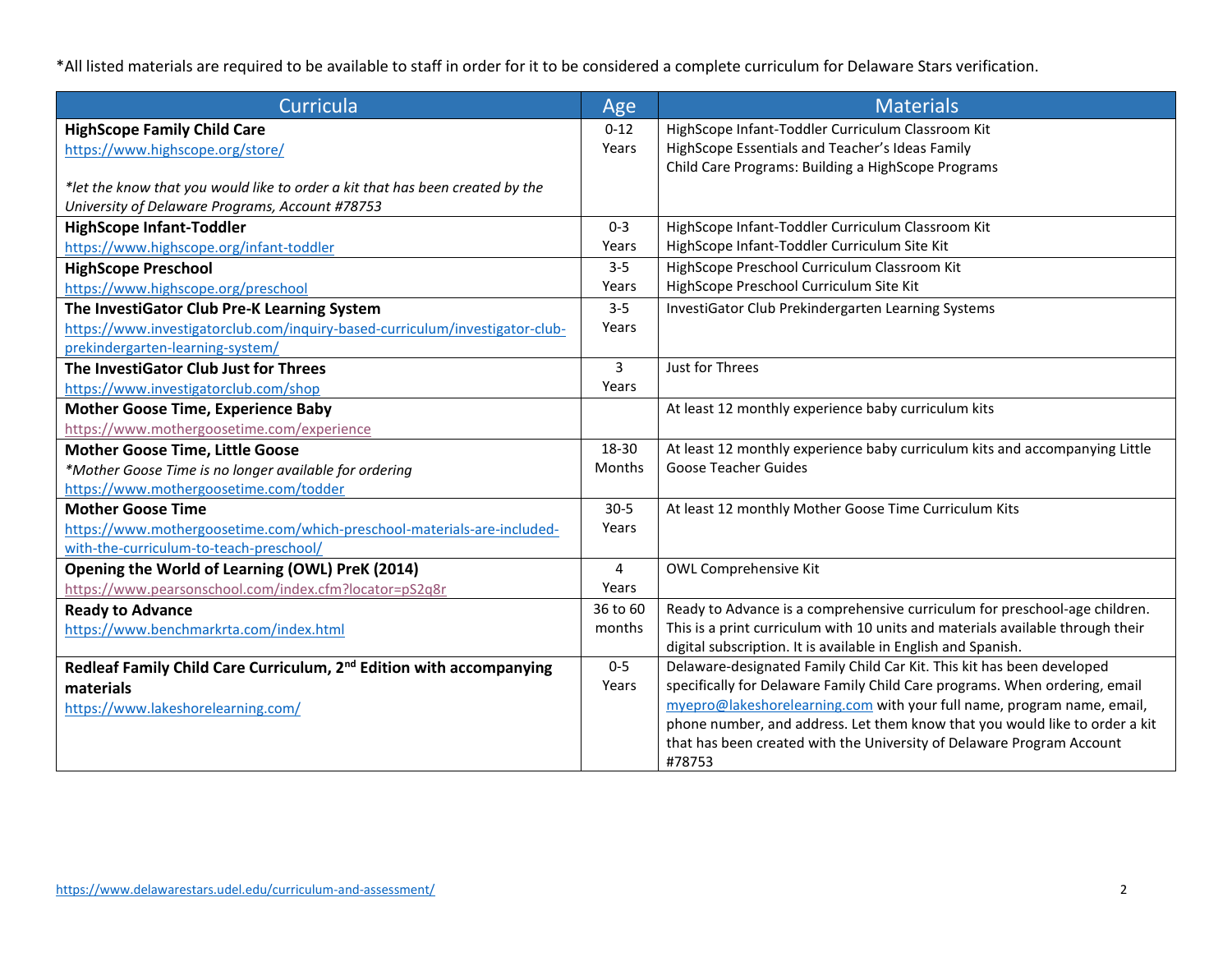



## **Previously Approved Curricula**

The Delaware Department of Education, Office of Early Learning recognizes that curriculum developers release new editions to incorporate the most upto-date research, processes, and standards to support whole child development. For this reason, starting January 1, 2021, early learning programs will need to verify Star level using a curriculum edition on the *Delaware Approved Comprehensive Curricula for Early Care and Education List (Updated December 2018)*. Editions and curricula that are no longer on the approved list will continue to be accepted through December 31, 2020.

The following curricula have been updated and the editions listed below will not be accepted after December 31, 2020.

| <b>Curricula</b>                          | Age         | <b>Accepted through</b> | <b>Recommended Materials</b>                                                |
|-------------------------------------------|-------------|-------------------------|-----------------------------------------------------------------------------|
| The Creative Curriculum for Infants,      | 0-2 years   | December 31, 2020       | Volume 1: The Foundation                                                    |
| Toddlers, & Twos, 2 <sup>nd</sup> Edition |             |                         | Volume 2: Routines and Experiences                                          |
|                                           |             |                         | Volume 3: Objectives for Development & Learning: Birth through Kindergarten |
|                                           |             |                         | Celebrating Language and Literacy for Ones and Twos                         |
| The Creative Curriculum for Family        | 0-12 years  | December 31, 2020       | Volume 1: The Foundation                                                    |
| Child Care, 2 <sup>nd</sup> Edition       |             |                         | Volume 2: Routines & Experiences                                            |
|                                           |             |                         | Learning Games Family Child Care Set                                        |
|                                           |             |                         | Learning Games Complete 5 Book Set                                          |
| <b>DLM Early Learning Express</b>         | 4 years     | December 31, 2020       | Complete Curriculum Kit                                                     |
| High Reach Infants                        | 3-12 months | December 31, 2020       | • 75 Activity                                                               |
|                                           |             |                         | • Photographic Book                                                         |
|                                           |             |                         | • Plush Puppet                                                              |
|                                           |             |                         | $\bullet$ Music CD                                                          |
|                                           |             |                         | • Sign handouts to inform and involve families                              |
|                                           |             |                         | • Brainy Bunny Tidbits                                                      |
| <b>High Reach Toddlers</b>                | 1-2 years   | December 31, 2020       | • Learning Experiences Guide                                                |
|                                           |             |                         | • Interactive Posters                                                       |
|                                           |             |                         | • Board Books                                                               |
|                                           |             |                         | • Conversations Cards                                                       |
|                                           |             |                         | • Plush Puppet                                                              |
|                                           |             |                         | • Health Display                                                            |
|                                           |             |                         | • Optional Family Connections                                               |
|                                           |             |                         |                                                                             |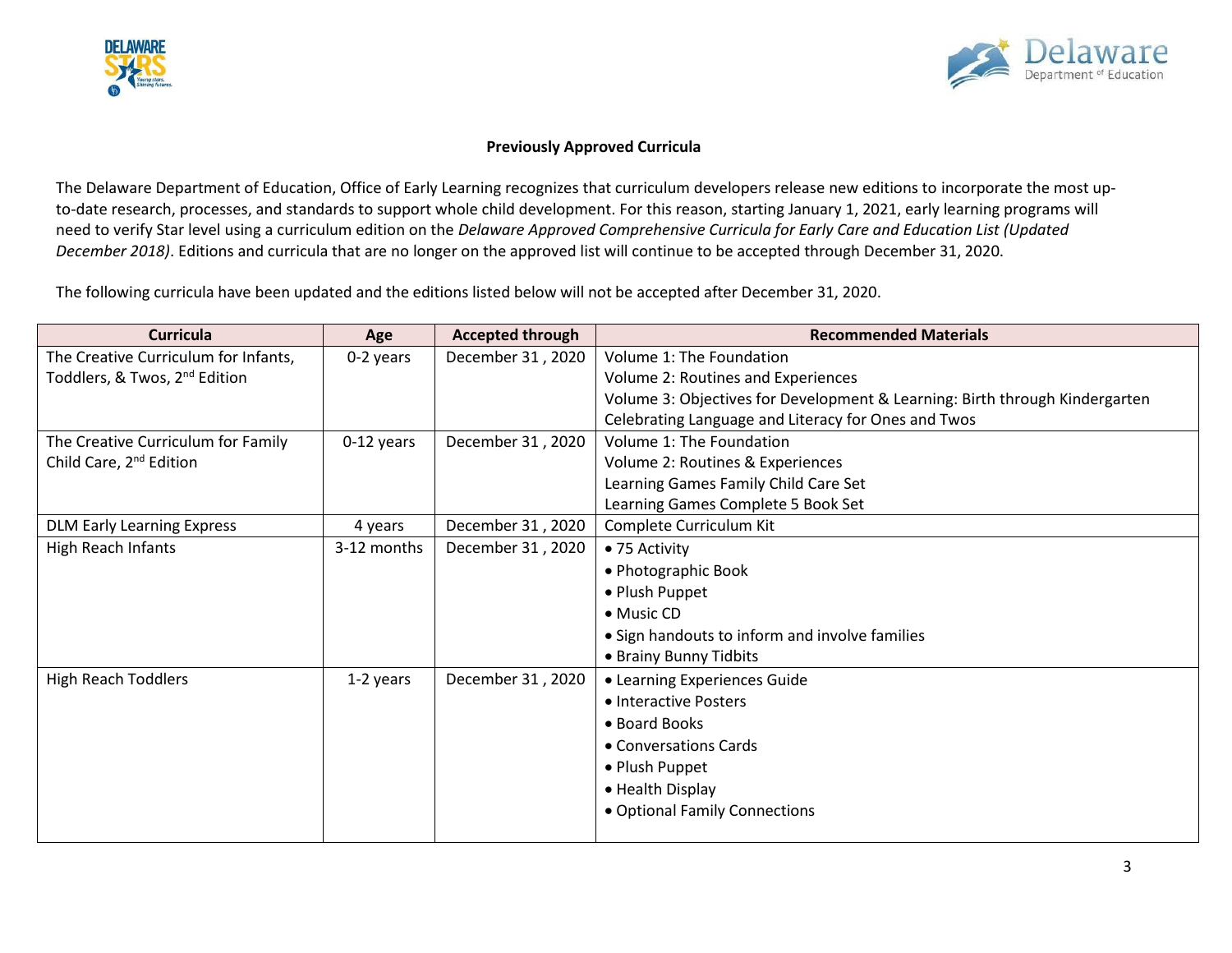



| <b>Curricula</b>             | Age        | <b>Accepted through</b> | <b>Recommended Materials</b>                                                        |
|------------------------------|------------|-------------------------|-------------------------------------------------------------------------------------|
| High Reach Preschool         | 3-4 years  | December 31, 2020       | • Learning Experiences Guide                                                        |
|                              |            |                         | • Interactive Posters                                                               |
|                              |            |                         | • Story Book                                                                        |
|                              |            |                         | • Conversation Cards                                                                |
|                              |            |                         | • Math Manipulatives                                                                |
|                              |            |                         | • Health Display                                                                    |
|                              |            |                         | • Optional Family Connections                                                       |
| High Reach Family Child Care | 1-4 years  | December 31, 2020       | • User's Guide for Implementation*                                                  |
|                              |            |                         | • Learning Experiences Guide (includes activities for Toddlers, Twos, Threes, Pre-K |
|                              |            |                         | in 1 book)                                                                          |
|                              |            |                         | • Board Book                                                                        |
|                              |            |                         | • Storybook                                                                         |
|                              |            |                         | • Plush Puppet or Prop                                                              |
|                              |            |                         | . Let's Talk About It, Move with Me, and Relating To (social/emotional, self-       |
|                              |            |                         | regulation focus) Posters                                                           |
|                              |            |                         | • Conversation Cards                                                                |
|                              |            |                         | • Heavy-Duty Math Manipulatives                                                     |
|                              |            |                         | • Health Display (selected topics)                                                  |
| High Scope Infant-Toddler    | 0-3 years  | December 31, 2020       | High Scope Infant & Toddler Curriculum Set                                          |
|                              |            |                         | <b>DVD Infant-Toddler Training Resources</b>                                        |
|                              |            |                         | • "'It's Mine!' Responding to Problems and Conflicts"                               |
|                              |            |                         | • "Supportive Adult-Child Interactions" DVD                                         |
|                              |            |                         | • "Daily Schedules and Caregiving Routines"                                         |
|                              |            |                         | "Tender Care and Early Learning: Supporting Infants and Toddlers in Child Care      |
|                              |            |                         | Settings, 2 <sup>nd</sup> Ed."                                                      |
| High Scope Family Child Care | 0-12 years | December 31, 2020       | • Building a HighScope Program - Family Care Program                                |
|                              |            |                         | · High Scope Infant-Toddler Curriculum Set                                          |
|                              |            |                         | High Scope Essentials and Teachers' Ideas                                           |